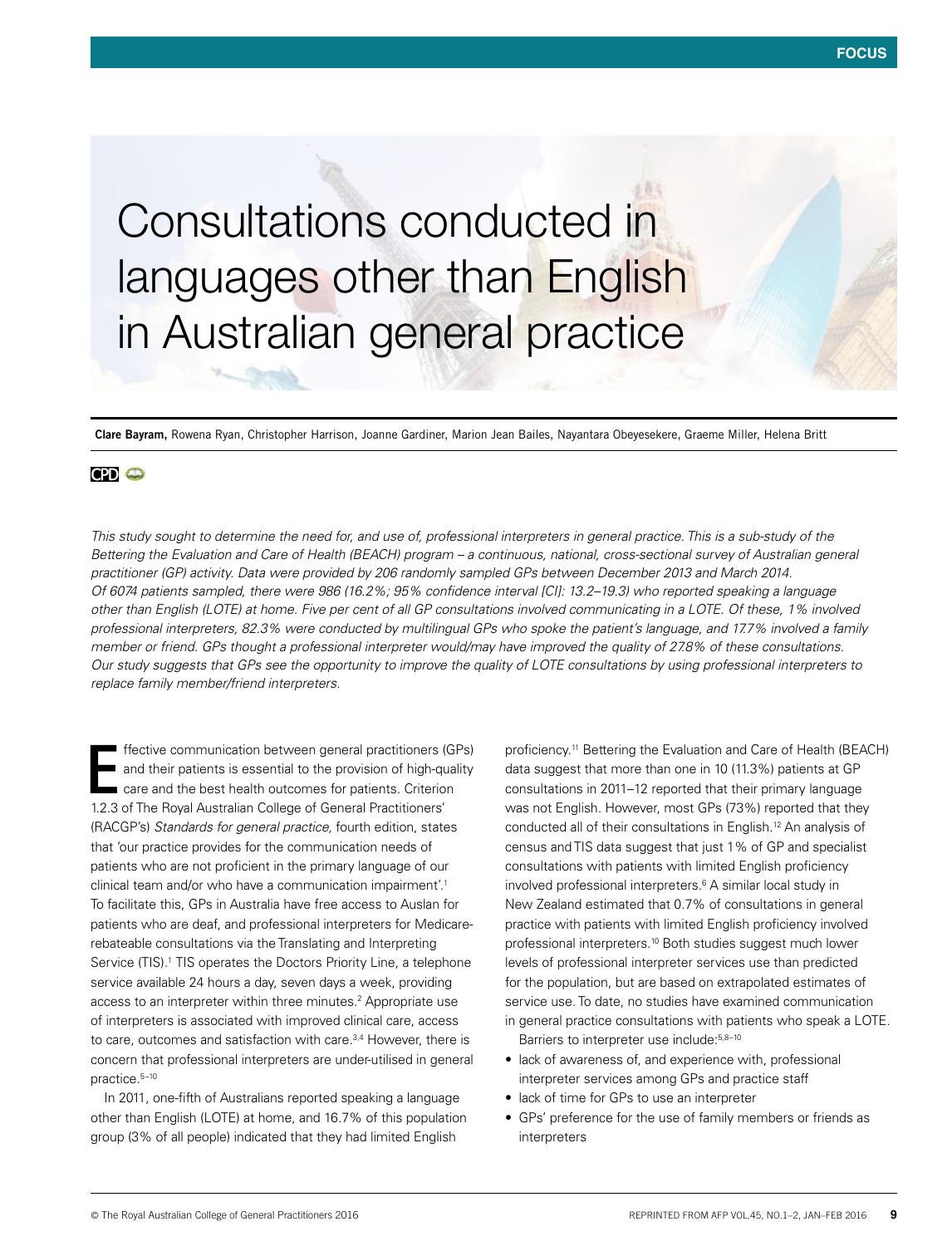• beliefs about patients' preferences for the use of family members or friends as interpreters.

While there is evidence to suggest that interpreters are underutilised, we do not know the extent to which GP–patient consultations involve communicating in a LOTE. This study sought to determine:

- the number of GP consultations with patients who speak a LOTE
- the extent to which these involve communicating in a LOTE
- who communicated with the patients in a LOTE
- GPs' use, awareness of and opinions about use of professional interpreters.

# Method

This study was a sub-study of the BEACH program – a continuous, national, cross-sectional survey of Australian GP activity. The BEACH methods are described in detail elsewhere.13 In summary, each year, approximately 1000 randomly sampled GPs are recruited, each recording details for 100 consecutive patient consultations on structured paper forms.

Between December 2013 and March 2014, 250 GPs recorded (for a sub-sample of 30 of their 100 consultations) details about:

- whether the patient spoke a LOTE at home
- the languages spoken
- whether that day's GP–patient consultation involved communicating in a LOTE (known as a LOTE consultation)
- who communicated with the patient during the LOTE consultation.

Where a professional interpreter was not used, GPs were asked whether they believed their use would have improved the quality of the consultation.

Our study had a cluster sample design – the GP being the primary sampling unit, and the patient at the consultation being the unit of analysis. We used procedures in SAS Version 9.4, accounting for the cluster study design to determine robust 95% confidence intervals (CIs) for the resulting estimates and percentages. Significance of differences was judged by nonoverlapping CIs.

# **Results**

The study was completed for 6074 patients at consultations with 206 GPs (82.4% completion rate). The GP participants were similar to all active practising GPs in Australia<sup>14</sup> in terms of their sex distribution and practice location as classified by the Australian Standard Geographical Classification (ASGC). GPs in the sample were more likely to have graduated in Australia (72.6%) than all GPs (62.5%), and were older, with 50.7% aged 55 years or older, compared with 42.8%.14

## Patients speaking a LOTE

There were 986 (16.2%; 95% CI: 13.2–19.3) patients who reported that a LOTE was spoken at home, and more than 80

different languages were spoken among them. The most common languages spoken were Greek (14.9% of patients speaking a LOTE), Italian (13.8%) and Cantonese (7.7%; Table 1).

There were no statistically significant sex-specific or age-specific differences in the proportion of patients who spoke a LOTE (Figure 1). Three-quarters (74.8%) of GPs saw at least one patient in their sampled consultations who spoke a LOTE at home.

## Consultations involving communicating in a LOTE

Information about languages spoken at the consultation was given at 946 (95.9%) of the 986 consultations where patients spoke a LOTE at home. Almost one-third (32.3%) of these consultations involved communicating in a LOTE (Table 2). One-third (31.1%) of GPs conducted at least one LOTE consultation.

Older patients who spoke a LOTE at home were more likely to have a LOTE consultation than younger patients, with 51.8% of consultations with LOTE patients aged 75 years or older involving communicating in a LOTE (Figure 2).

The person/people who communicated with the patient in the 'other' language was recorded for 305 patients. The majority (82.3%) of LOTE consultations involved GPs who spoke the patient's preferred language (referred to as multilingual GPs). These multilingual GPs comprised 15.5% of all GPs in the sample (Table 2). Languages spoken at consultations with multilingual GPs were most commonly southern European (including Greek, Italian, 50.6%), Chinese (23.9%) and southern Asian (Indian subcontinent, 12.4%).

A family member or friend acted as an interpreter at 17.7% of LOTE consultations. One-fifth (20.9%) of GPs conducted at least one consultation involving a family member/friend interpreter. A professional interpreter was used at just 1.0% of consultations (Table 2).

#### Barriers to use of interpreters

Reasons for not using an interpreter were given for 220 (72.6%) of the 303 LOTE consultations. At 92.3% of consultations, GPs indicated that an interpreter was not needed (eg the GP was multilingual). For a further 15 consultations, the GP stated that an interpreter was not used because the patient was in a nursing home. At no consultations was lack of awareness or lack of availability of professional interpreter services reported.

### GPs' opinions about use of professional interpreters to improve quality

At 291 of the 303 LOTE consultations where a professional interpreter was not used, the GP gave their opinion as to whether their use would have improved the quality of the consultation. For 8.6% of these, GPs believed quality would have improved; they were unsure of improvement in 2.4% of consultations. For 89.0% of LOTE consultations they indicated that quality would not be improved or that the use of a professional interpreter would not have been appropriate.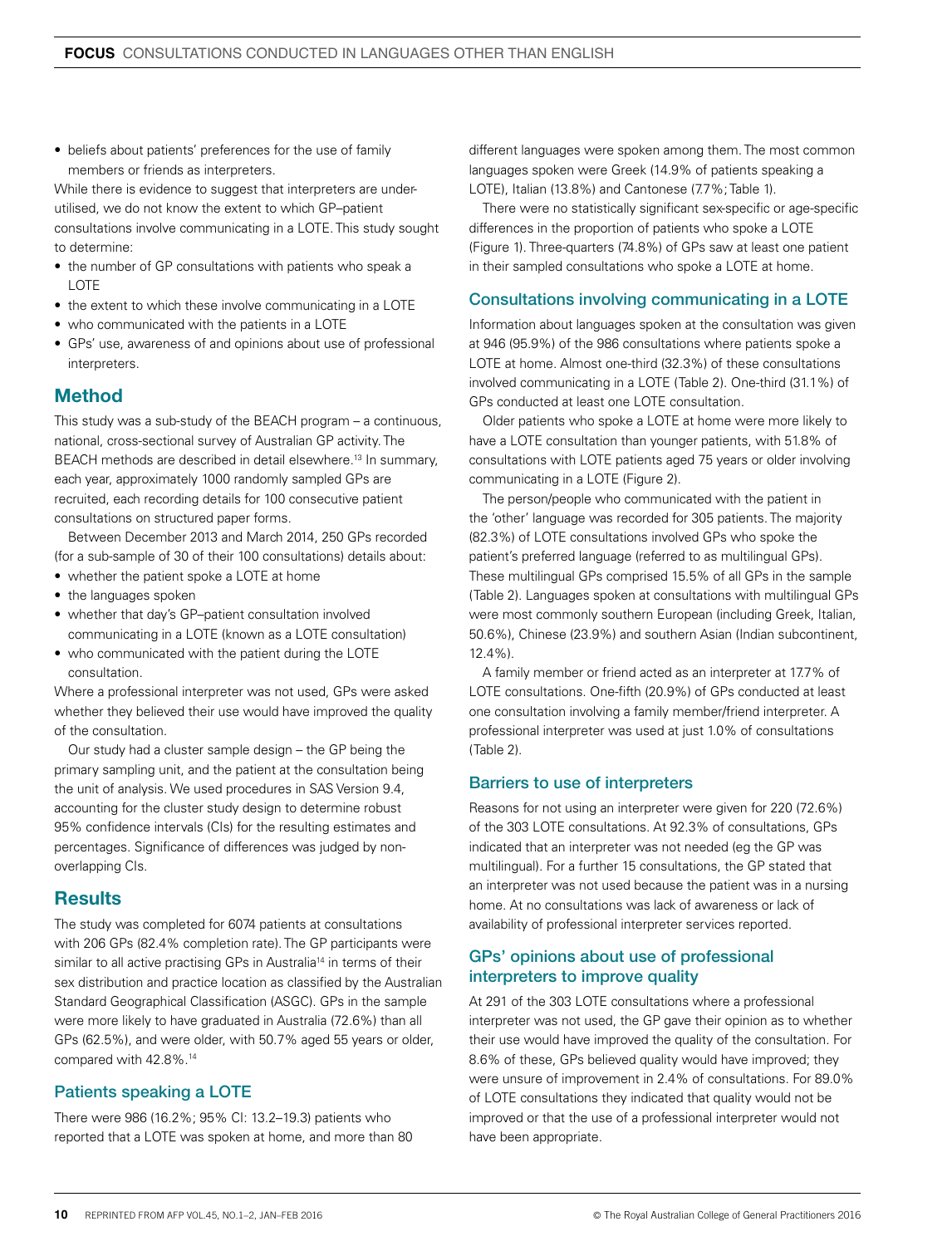| Table 1. Ten most common LOTE spoken by general practice patients at home |                           |                                          |                                                    |  |  |
|---------------------------------------------------------------------------|---------------------------|------------------------------------------|----------------------------------------------------|--|--|
| Language                                                                  | <b>Number of patients</b> | Per cent of all patients<br>$(n = 6074)$ | Per cent of patients who spoke LOTE<br>$(n = 986)$ |  |  |
| Greek                                                                     | 147                       | 2.4                                      | 14.9                                               |  |  |
| Italian                                                                   | 136                       | 2.2                                      | 13.8                                               |  |  |
| Cantonese                                                                 | 76                        | 1.3                                      | 7.7                                                |  |  |
| Spanish                                                                   | 59                        | 1.0                                      | 6.0                                                |  |  |
| Mandarin                                                                  | 56                        | 0.9                                      | 5.7                                                |  |  |
| Arabic                                                                    | 49                        | 0.8                                      | 5.0                                                |  |  |
| Hindi                                                                     | 37                        | 0.6                                      | 3.8                                                |  |  |
| Tamil                                                                     | 29                        | 0.5                                      | 2.9                                                |  |  |
| Croatian                                                                  | 25                        | 0.4                                      | 2.5                                                |  |  |
| German                                                                    | 24                        | 0.4                                      | 2.4                                                |  |  |
| Subtotal                                                                  | 638                       | 10.5                                     | 64.7                                               |  |  |
| Total                                                                     | 994*                      | $16.2^+$                                 | 100.0                                              |  |  |

*\*986 patients reported speaking 994 LOTE at home*

*† Patients reporting multiple languages were counted once*

*LOTE, language(s) other than English*



LOTE, language other than English





Figure 2. Age- and sex-specific rate of LOTE consultations among patients

who speak a LOTE at home (error bars are 95% CI; n = 306)

GPs' opinions of potential improvement varied depending on who communicated with the patient. At LOTE consultations with multilingual GPs, the GPs judged that the quality of 6.9% of consultations would have improved if a professional interpreter had been used, and they were unsure of improvement in a further 0.4% of consultations. Of consultations involving a family member/friend interpreter, GPs indicated the quality of the consultation would have improved for 14.8%; they were unsure of improvement for a further 13.0%.

## **Discussion**

On average, 16% of patients at GP consultations spoke a LOTE at home. For two-thirds of consultations with these patients, English was spoken. The one-third involving communicating in a LOTE equated to 5.0% of all GP consultations. Extrapolating these results to the 137.3 million Medicare-rebateable GP consultations in 2014–15,<sup>15</sup> using the method described by Britt et al,<sup>12</sup> we estimate that throughout Australia there were approximately 22 million GP consultations with patients who spoke a LOTE at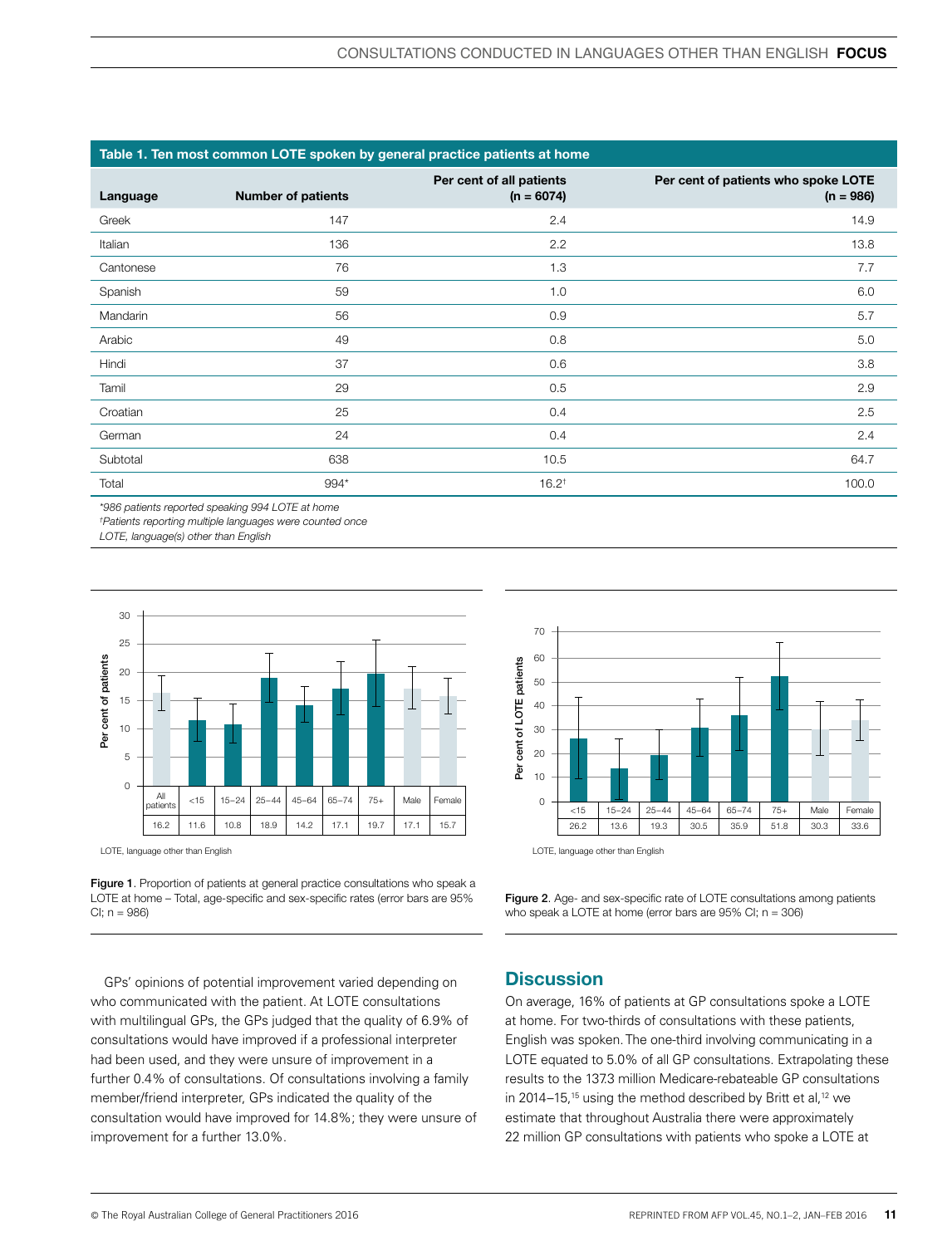home, 7 million of which involved communicating with the patient in a LOTE.

The majority of LOTE consultations were provided by multilingual GPs, suggesting patients actively sought GPs who spoke their preferred language. Use of informal interpreters (family members/friends) was also common.

Our finding that professional interpreters were used at only 1% of LOTE consultations aligns with estimates from two previous studies based on census and interpreter services data in Australia<sup>6</sup> and New Zealand.10

While other studies have reported a lack of awareness of professional interpreter services in general practice,<sup>5,9,10</sup> this was not apparent among our sampled GPs. Although the use of professional interpreters was low, GPs felt their use could potentially improve the quality of some consultations, particularly when a family member/friend interpreter was used. GPs indicated the quality of 28% of these consultations would have or might have been improved. This suggests GPs may be receptive to systems that encourage the uptake of professional interpreter services to replace family member/friend interpreters. Practicewide interventions are recommended as the best way to improve the use of professional interpreters in general practice.<sup>1,5,8</sup>

Seeing multilingual GPs seems to be a logical solution for patients to overcome language barriers. However, it raises concerns about a reliance on multilingual GPs for patients with limited English proficiency, as these GPs are unlikely to be able to cover the diversity of languages spoken in Australia. No quality concerns have been expressed in the literature about consultations undertaken by multilingual clinicians. However, it is interesting that for a small proportion (7%) of these consultations, GPs felt that the use of professional interpreters would have improved consultation quality. Where multilingual GPs are not available, our results

suggest patients primarily rely on family members/friends to act as interpreters.

The use of family members/friends as interpreters is described as a common occurrence in general practice.<sup>1,8,9</sup> We found they were used at 18% of LOTE consultations, and were the most widespread method of communication, with 21% of GPs in our study conducting at least one consultation where a family member or friend acted as the interpreter. There are well-documented risks with this approach including, for example, serious adverse health outcomes (including death), and medicolegal, privacy and ethical concerns.<sup>3,4,7,16</sup> Caution is recommended for GPs using family members/friends as interpreters.<sup>1,7,17</sup>

Consultations with older LOTE patients were more likely to involve communicating in non-English languages than those with younger patients. This is likely to reflect poorer English proficiency reported among older Australians in the community.11 For a small group of older patients, being a nursing home patient was the reason GPs gave for not using an interpreter. This is a concern as it may indicate that the residential aged care facilities did not have policies to assist with communication. GPs should be aware of the increased need for communication support among their older LOTE patients.

This study is the first to investigate GP consultations involving communicating in a LOTE, using data collected from a national, random sample of GPs. Our study focused on consultations involving communicating in a LOTE, but it is possible that there were consultations conducted in English with patients who had limited English proficiency, for whom an interpreter may have improved the quality of the consultation. We also did not investigate the role that patient preference had in determining the use of interpreters. Investigating patients' preferences,

| Table 2. General practice consultations involving communication in a LOTE |                |                           |                                                                                                        |  |  |  |
|---------------------------------------------------------------------------|----------------|---------------------------|--------------------------------------------------------------------------------------------------------|--|--|--|
|                                                                           | Number of GPs* | <b>Number of patients</b> | Percentage of patients who spoke<br>a LOTE (95% CI) <sup>†</sup>                                       |  |  |  |
| Patient consultations involving<br>communication in a LOTE                | 64             | 306                       | 32.3 (23.4-41.3)                                                                                       |  |  |  |
| Person who communicated with<br>patients in a LOTE                        |                |                           | Percentage of patient consultations involving<br>communication in a LOTE (95% CI) (n=305) <sup>‡</sup> |  |  |  |
| GP                                                                        | 32             | 251                       | 82.3 (74.1-90.4)                                                                                       |  |  |  |
| Family member/friend                                                      | 43             | 54                        | 17.7 (9.9-25.5)                                                                                        |  |  |  |
| Professional interpreter                                                  |                | 3                         | $1.0(0.0 - 3.0)$                                                                                       |  |  |  |
| Other                                                                     | 2              | 2                         | $0.7(0.0 - 1.6)$                                                                                       |  |  |  |

*Note: Missing data removed*

*CI, confidence interval; LOTE, language other than English*

*\*The number of GPs in the sample of 206 who managed at least one patient in this category. Individual GPs can be included in more than one category because an individual GP can have patients in more than one category.* 

*† There were 40 patients for whom data were missing.* 

*‡ Of the 306 patients at consultations involving communication in a LOTE, the question of who communicated at the consultations was answered by 305 patients, with 1 missing. Multiple responses were allowed. A total of 310 responses were recorded for 305 patients, therefore this column adds to more than 100%.*